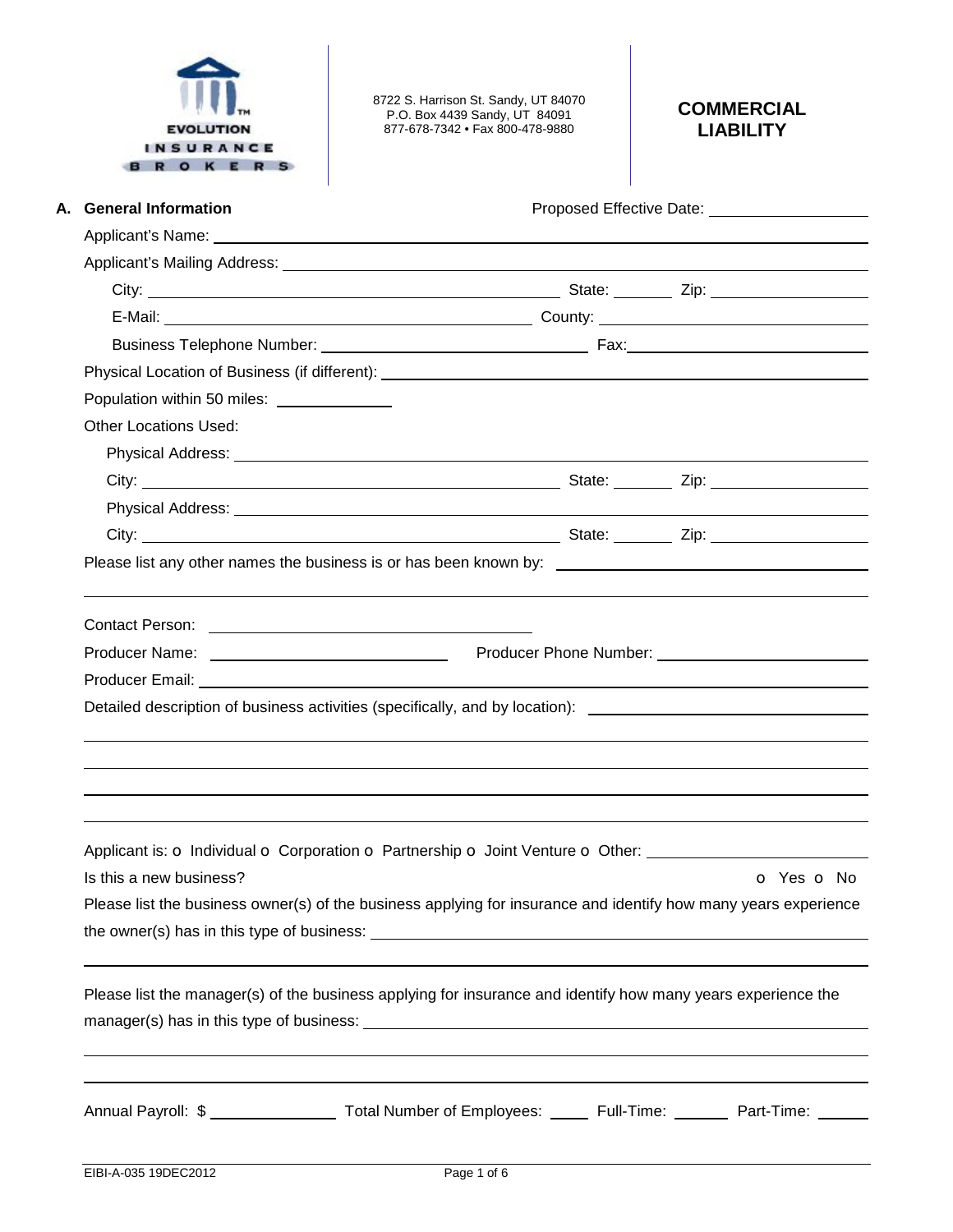Please describe the business's drug policy and what the procedure is when an applicant or employee fails a drug

test:

|                                                                              | Does your company have within its staff of employees, a position whose job description deals with product<br>liability, loss control, safety inspections, engineering, consulting, or other professional consultation advisory |
|------------------------------------------------------------------------------|--------------------------------------------------------------------------------------------------------------------------------------------------------------------------------------------------------------------------------|
| services?<br>If yes, please tell us:                                         | O Yes O No                                                                                                                                                                                                                     |
|                                                                              |                                                                                                                                                                                                                                |
|                                                                              |                                                                                                                                                                                                                                |
|                                                                              |                                                                                                                                                                                                                                |
|                                                                              | Employee's Responsibilities: Weblater and the control of the control of the control of the control of the control of the control of the control of the control of the control of the control of the control of the control of  |
| <b>B.</b> Insurance History                                                  |                                                                                                                                                                                                                                |
| Who is your surrent insurance carrier (or your lost if no surrent provider)? |                                                                                                                                                                                                                                |

## Who is your current insurance carrier (or your last if no current provider)?

Provide name(s) for all insurance companies that have provided Applicant insurance for the last three years:

|                        | Coverage: | Coverage: | Coverage: |
|------------------------|-----------|-----------|-----------|
| Company Name           |           |           |           |
| <b>Expiration Date</b> |           |           |           |
| <b>Annual Premium</b>  | S         | ጥ<br>۰D   | D         |

Has the Applicant or any predecessor ever had a claim? The Contract of Monocomusic Contract of No. The Contract O

Attach a five year loss/claims history, including details. (REQUIRED)

Have you had any incident, event, occurrence, loss, or Wrongful Act which might give rise to a Claim covered by this Policy, prior to the inception of this Policy? **o Yes o No** Yes **o** No

If yes, please explain:

 

Has the Applicant, or anyone on the Applicant's behalf, attempted to place this risk in standard markets?

o Yes o No

If the standard markets are declining placement, please explain why:

#### **C. Other Insurance**

Please provide the following information for all other business-related insurance the Applicant currently carries.

| Coverage Type          |    |    |
|------------------------|----|----|
| Company Name           |    |    |
| <b>Expiration Date</b> |    |    |
| Annual Premium   \$    | ъD | ъD |

#### **D. Desired Insurance**

| Per Act/Aggregate                | OR | Per Person/Per Act/Aggregate |  |
|----------------------------------|----|------------------------------|--|
| $\frac{1}{2}$ \$50,000/\$100,000 |    | \$25,000/\$50,000/\$100,000  |  |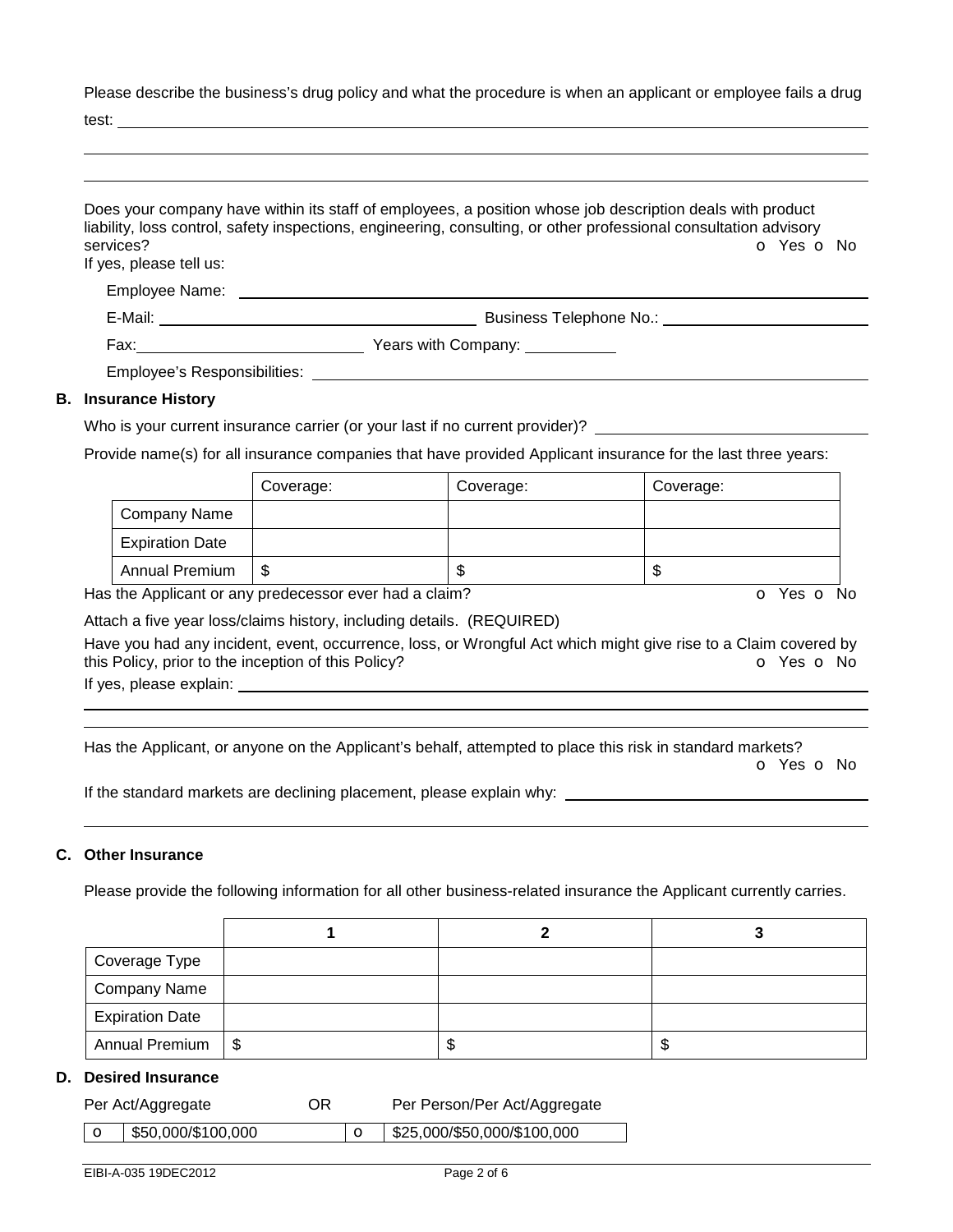| O       | \$150,000/\$300,000   | \$75,000/\$150,000/\$300,000    |
|---------|-----------------------|---------------------------------|
| O       | \$250,000/\$1,000,000 | \$100,000/\$250,000/\$1,000,000 |
| $\circ$ | \$500,000/\$1,000,000 | \$250,000/\$500,000/\$1,000,000 |
|         | Other:                | Other:                          |

**Self-Insured Retention (SIR):** o \$1,000 (Minimum) o \$1,500 o \$2,500 o \$5,000 o \$10,000

### **E. Business Activities**

- o General Liability
- o Owners, Landlords & Tenants
- o Manufacturers & Contractors
- o Storekeepers Liability
- o Owner's & Contractor's Protective
- o Contractual
- o Products/Complete Operations
- 1. Please list total gross receipts: \$
- 2. Person providing accounting and tax services:

| Mailing Address: Universe Present and Present and Present and Present and Present and Present and Present and P |                                           |
|-----------------------------------------------------------------------------------------------------------------|-------------------------------------------|
|                                                                                                                 | State: ______ Zip: ______________________ |
| E-Mail:<br><u> 1980 - Jan Stein Berlin, amerikan berlindar (</u>                                                |                                           |
| <b>Business Telephone Number:</b>                                                                               | Fax:                                      |

3. Schedule of Hazards:

| <b>CLASSIFICATION</b>          | <b>DESCRIPTION</b> | <b>ADDRESS</b> |
|--------------------------------|--------------------|----------------|
| Premises/Operations            |                    |                |
| <b>Independent Contractors</b> |                    |                |
| Contractual                    |                    |                |
| Products/Completed Operations  |                    |                |
| Other (please describe):       |                    |                |

**Please answer the following questions "Yes" or "No" by checking the appropriate box. If you answer "Yes" to any question, please explain your response below in the space indicated.** 

| 4. Does applicant draw plans, designs, or specifications:                 | o Yes o No               |
|---------------------------------------------------------------------------|--------------------------|
| 5. Do operations include blasting or storage of explosives:               | <b>O</b> Yes <b>O</b> No |
| 6. Do any operations include excavation or underground work:              | o Yes o No               |
| 7. Do your subcontractors carry coverage or limits less than yours:       | o Yes o No               |
| 8. Are subcontractors allowed to work without certification of insurance: | o Yes o No               |
| 9. Does applicant lease equipment to others with or without operators:    | o Yes o No               |
|                                                                           |                          |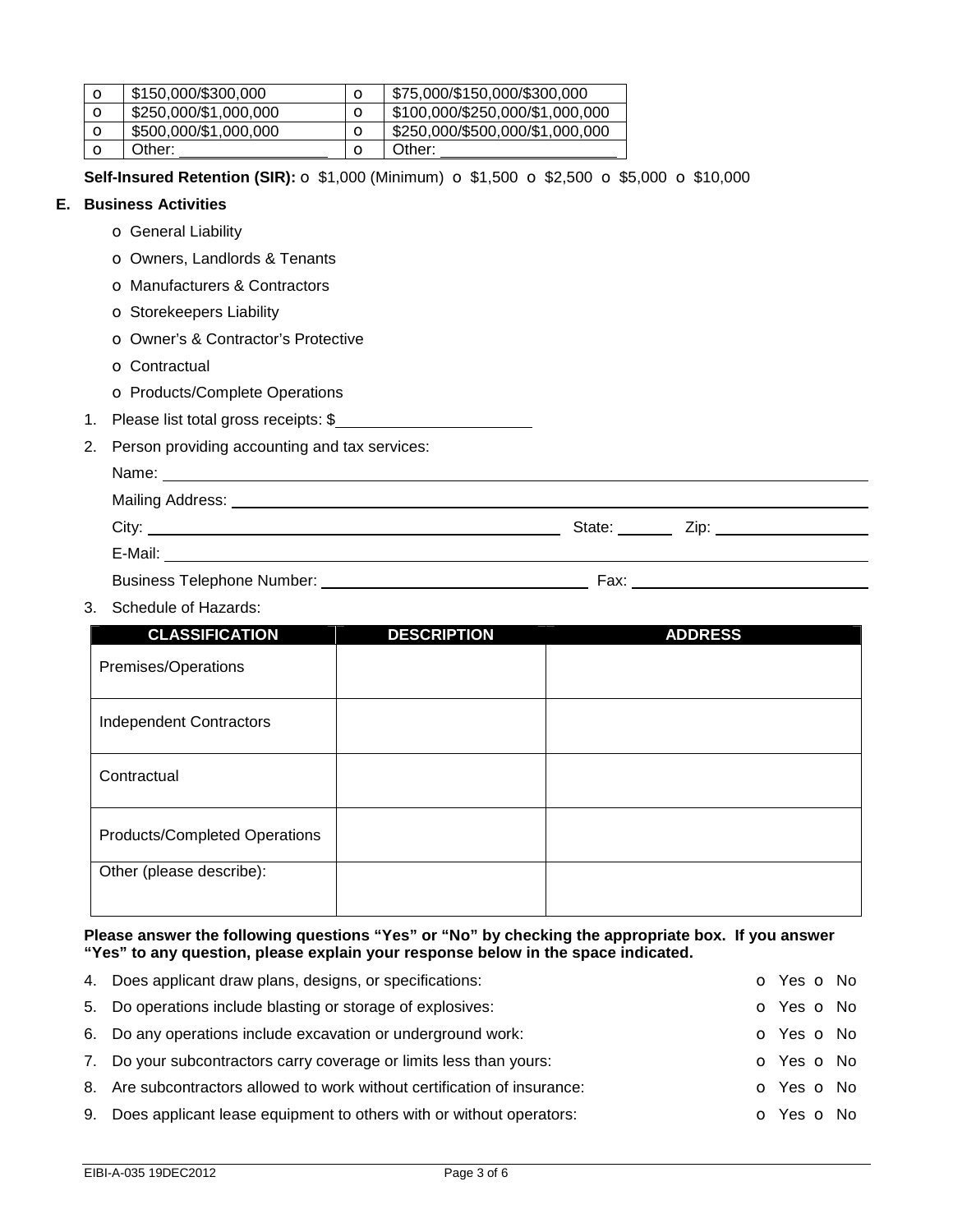| 10. Does Applicant install, service, or demonstrate products:                            | o Yes o No               |
|------------------------------------------------------------------------------------------|--------------------------|
| 11. Does Applicant conduct Research and Development on new products planned?             | o Yes o No               |
| 12. Does Applicant use guarantees, warranties, or Hold Harmless Agreements:              | <b>o</b> Yes <b>o</b> No |
| 13. Does Applicant use, produce, or sell products related to aircraft/ space industry:   | o Yes o No               |
| 14. Products recalled, discontinued, or changed:                                         | <b>o</b> Yes <b>o</b> No |
| 15. Does the Applicant re-package products of others under his or her label:             | o Yes o No               |
| 16. Does Applicant allow products to be repackaged under the label of another?           | o Yes o No               |
| 17. Is vendor's coverage required:                                                       | o Yes o No               |
| 18. Does any Named Insured sell to other Named Insureds:                                 | o Yes o No               |
| <b>HAZARDS</b>                                                                           |                          |
| 19. Are any medical facilities provided or medical professionals employed or contracted? | o Yes o No               |
| 20. Any exposure to radioactive/nuclear materials?                                       | <b>o</b> Yes <b>o</b> No |
| 21. Any operations sold, acquired, or discontinued in the last 5 years?                  | o Yes o No               |
| 22. Is any machinery or equipment loaned or rented to others?                            | o Yes o No               |
| 23. Any watercraft, docks, floats owned, hired, or leased?                               | <b>o</b> Yes <b>o</b> No |
| 24. Any parking facilities owned or rented?                                              | o Yes o No               |
| 25. Is a fee charged for parking?                                                        | o Yes o No               |
| 26. Recreation facilities provided?                                                      | o Yes o No               |
| 27. Is there a swimming pool on the premises?                                            | o Yes o No               |
| 28. Are any sporting or social events sponsored?                                         | o Yes o No               |
| 29. Any structural alterations contemplated?                                             | o Yes o No               |
| 30. Any demolition exposure contemplated?                                                | o Yes o No               |
| 31. Do you lease employees to or from other employers?                                   | o Yes o No               |
| 32. Are day care facilities operated or controlled?                                      | O Yes O No               |

# **For any box you checked "Yes, " please indicate the question number and provide an explanation:**

| <b>ITEM NO. RESPONSE</b> |  |
|--------------------------|--|
|                          |  |
|                          |  |
|                          |  |
|                          |  |
|                          |  |
|                          |  |
|                          |  |
|                          |  |
|                          |  |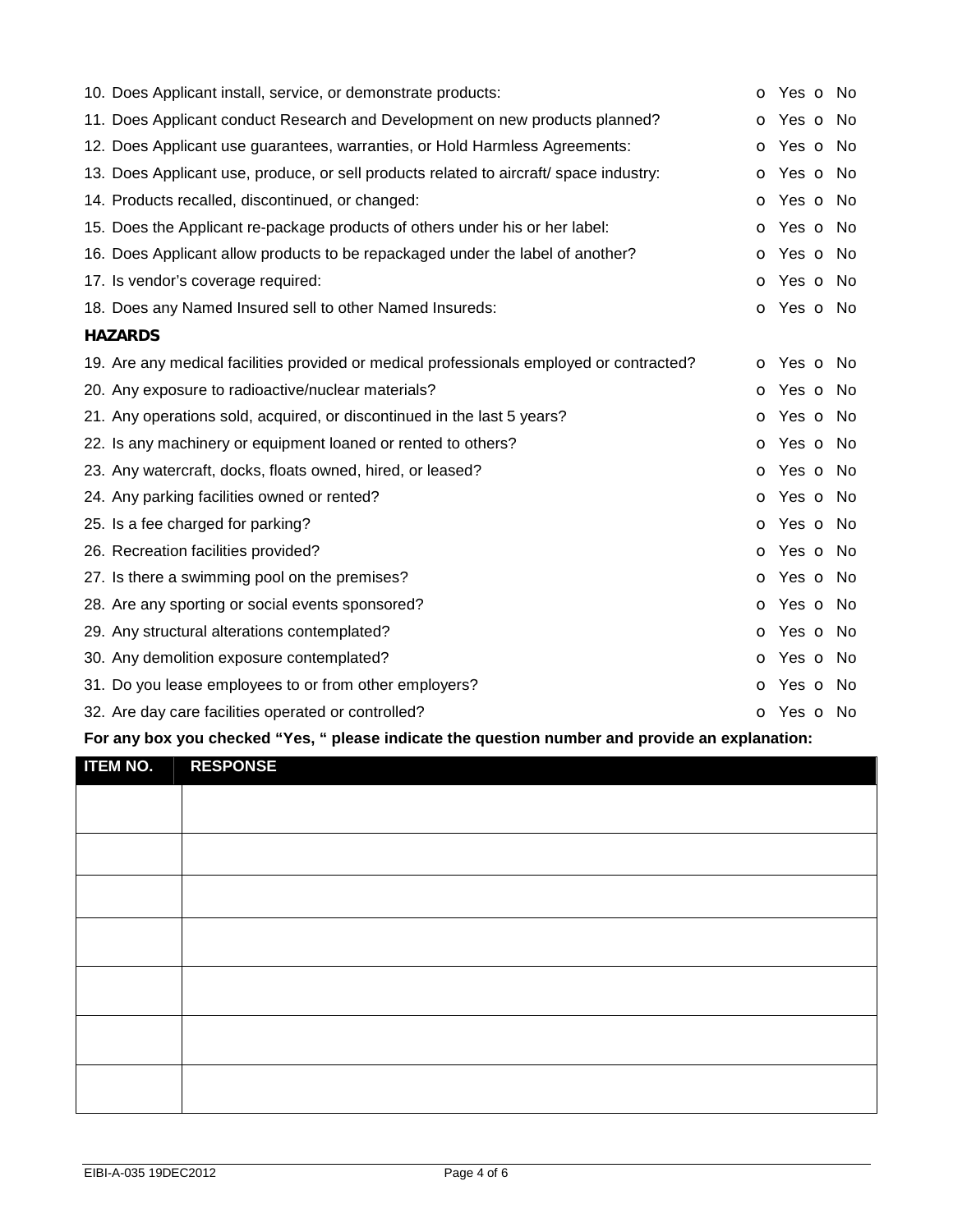33. Foreign products sold, distributed, used as components:

34. Contractual Liability: Describe any and all Hold Harmless Agreements (Dates, Contracting Party, Cost) and attach a copy: \_

| 35. Products and Completed Operations: Please complete the following table: |  |  |  |
|-----------------------------------------------------------------------------|--|--|--|
|                                                                             |  |  |  |

| <b>PRODUCTS</b> | <b>ANNUAL</b><br><b>GROSS</b><br><b>SALES</b> | <b>NUMBER</b><br><b>OF</b><br><b>UNITS</b> | <b>TIME</b><br>IN<br><b>MARKET</b> | <b>EXPECTED</b><br>LIFE | <b>INTENDED USE</b> | <b>PRINCIPLE</b><br><b>COMPONENTS</b> |
|-----------------|-----------------------------------------------|--------------------------------------------|------------------------------------|-------------------------|---------------------|---------------------------------------|
|                 |                                               |                                            |                                    |                         |                     |                                       |
|                 |                                               |                                            |                                    |                         |                     |                                       |
|                 |                                               |                                            |                                    |                         |                     |                                       |

#### **REPRESENTATIONS AND WARRANTIES**

The "Applicant" is the party to be named as the "Insured" in any insuring contract if issued. By signing this Application, the Applicant for insurance hereby represents and warrants that the information provided in the Application, together with all supplemental information and documents provided in conjunction with the Application, is true, correct, inclusive of all relevant and material information necessary for the Insurer to accurately and completely assess the Application, and is not misleading in any way. The Applicant further represents that the Applicant understands and agrees as follows: (i) the Insurer can and will rely upon the Application and supplemental information provided by the Applicant, and any other relevant information, to assess the Applicant's request for insurance coverage and to quote and potentially bind, price, and provide coverage; (ii) the Application and all supplemental information and documents provided in conjunction with the Application are warranties that will become a part of any coverage contract that may be issued; (iii) the submission of an Application or the payment of any premium does not obligate the Insurer to quote, bind, or provide insurance coverage; and (iv) in the event the Applicant has or does provide any false, misleading, or incomplete information in conjunction with the Application, any coverage provided will be deemed void from initial issuance.

The Applicant hereby authorizes the Insurer and its agents to gather any additional information the Insurer deems necessary to process the Application for quoting, binding, pricing, and providing insurance coverage including, but not limited to, gathering information from federal, state, and industry regulatory authorities, insurers, creditors, customers, financial institutions, and credit rating agencies. The Insurer has no obligation to gather any information nor verify any information received from the Applicant or any other person or entity. The Applicant expressly authorizes the release of information regarding the Applicant's losses, financial information, or any regulatory compliance issues to this Insurer in conjunction with consideration of the Application.

The Applicant further represents that the Applicant understands and agrees the Insurer may: (i) present a quote with a Sublimit of liability for certain exposures, (ii) quote certain coverages with certain activities, events, services, or waivers excluded from the quote, and (iii) offer several optional quotes for consideration by the Applicant for insurance coverage. In the event coverage is offered, such coverage will not become effective until the Insurer's accounting office receives the required premium payment.

The Applicant agrees that the Insurer and any party from whom the Insurer may request information in conjunction with the Application may treat the Applicant's facsimile signature on the Application as an original signature for all purposes.

The Applicant acknowledges that under any insuring contract issued, the following provisions will apply:

1. A single Accident, or the accumulation of more than one Accident during the Policy Period, may cause the per Accident Limit and/or the annual aggregate maximum Limit of Liability to be exhausted, at which time the Insured will have no further benefits under the Policy.

2. The Insured may request the Insurer to reinstate the original Limit of Liability for the remainder of the Policy period for an additional coverage charge, as may be calculated and offered by the Insurer. The Insurer is under no obligation to accept the Insured's request.